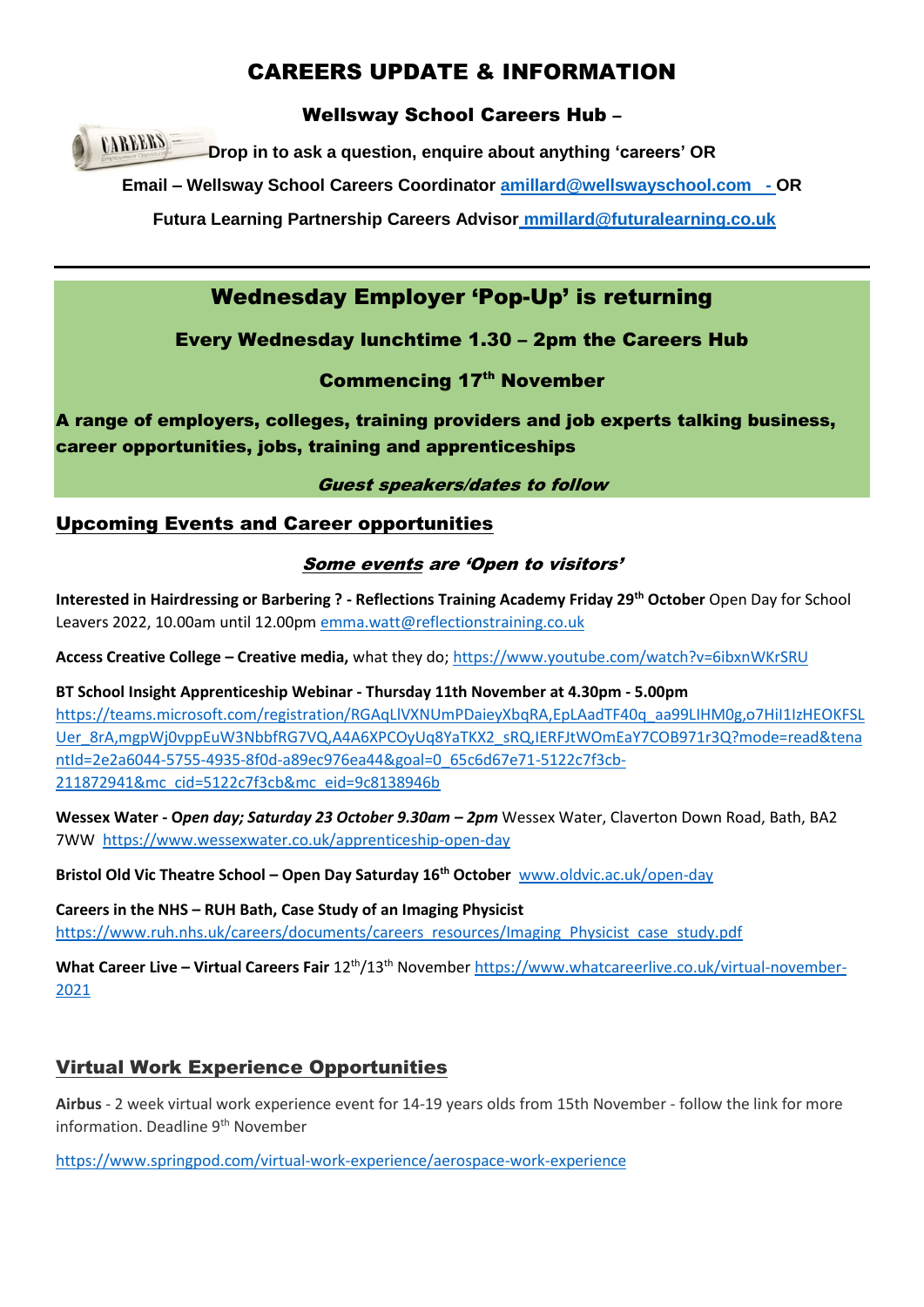**SpringPod new virtual Work Experience Programme -** [https://www.springpod.com/virtual-work-](https://www.springpod.com/virtual-work-experience/search?status=Open&utm_term=oct_campaign&utm_medium=email&utm_source=sendgrid&utm_content=oct_campaign_email2_teachers&utm_campaign=oct_campaign)

[experience/search?status=Open&utm\\_term=oct\\_campaign&utm\\_medium=email&utm\\_source=sendgrid&utm\\_cont](https://www.springpod.com/virtual-work-experience/search?status=Open&utm_term=oct_campaign&utm_medium=email&utm_source=sendgrid&utm_content=oct_campaign_email2_teachers&utm_campaign=oct_campaign) [ent=oct\\_campaign\\_email2\\_teachers&utm\\_campaign=oct\\_campaign](https://www.springpod.com/virtual-work-experience/search?status=Open&utm_term=oct_campaign&utm_medium=email&utm_source=sendgrid&utm_content=oct_campaign_email2_teachers&utm_campaign=oct_campaign)

**Lloyds Bank** – **'World of Work'** careers include technical from software development, engineering, cyber security, data analytics, product design, finance, audit, retail and commercial banking. <https://explorelbg.co.uk/workexp>

**Royal Navy Engineers Virtual Experience -** [https://www.eventbrite.co.uk/e/royal-navy-engineers-virtual-experience](https://www.eventbrite.co.uk/e/royal-navy-engineers-virtual-experience-tickets-161198662539?aff=RFP3)[tickets-161198662539?aff=RFP3](https://www.eventbrite.co.uk/e/royal-navy-engineers-virtual-experience-tickets-161198662539?aff=RFP3)

**Virtual Work Experience (Skills 4 Schools) – New projects -** <https://www.s4snextgen.org/schools/>register your details and interest on the website, they will contact school to organise your virtual placement.

**Virtual Work Experience (Career Pilot) –** a variety of employers offering online help and support [https://www.careerpilot.org.uk/information/a-job-or-career/finding-virtual-work-experience/other-companies](https://www.careerpilot.org.uk/information/a-job-or-career/finding-virtual-work-experience/other-companies-offering-virtual-wex)[offering-virtual-wex](https://www.careerpilot.org.uk/information/a-job-or-career/finding-virtual-work-experience/other-companies-offering-virtual-wex)

**Future Learn – new online updated courses** – Using DNA, Forensic psychology, demystifying mindfulness **. . .** and more

[https://www.futurelearn.com/courses?utm\\_source=Iterable&utm\\_medium=email&utm\\_campaign=fl\\_bau&utm\\_ter](https://www.futurelearn.com/courses?utm_source=Iterable&utm_medium=email&utm_campaign=fl_bau&utm_term=210704_BOW___UK) [m=210704\\_BOW\\_\\_\\_UK](https://www.futurelearn.com/courses?utm_source=Iterable&utm_medium=email&utm_campaign=fl_bau&utm_term=210704_BOW___UK)

# HE Specific

#### **BT School Insight Apprenticeship Webinar - Thursday 11th November at 4.30pm - 5.00pm**

[https://teams.microsoft.com/registration/RGAqLlVXNUmPDaieyXbqRA,EpLAadTF40q\\_aa99LIHM0g,o7HiI1IzHEOKFSL](https://teams.microsoft.com/registration/RGAqLlVXNUmPDaieyXbqRA,EpLAadTF40q_aa99LIHM0g,o7HiI1IzHEOKFSLUer_8rA,mgpWj0vppEuW3NbbfRG7VQ,A4A6XPCOyUq8YaTKX2_sRQ,IERFJtWOmEaY7COB971r3Q?mode=read&tenantId=2e2a6044-5755-4935-8f0d-a89ec976ea44&goal=0_65c6d67e71-5122c7f3cb-211872941&mc_cid=5122c7f3cb&mc_eid=9c8138946b) [Uer\\_8rA,mgpWj0vppEuW3NbbfRG7VQ,A4A6XPCOyUq8YaTKX2\\_sRQ,IERFJtWOmEaY7COB971r3Q?mode=read&tena](https://teams.microsoft.com/registration/RGAqLlVXNUmPDaieyXbqRA,EpLAadTF40q_aa99LIHM0g,o7HiI1IzHEOKFSLUer_8rA,mgpWj0vppEuW3NbbfRG7VQ,A4A6XPCOyUq8YaTKX2_sRQ,IERFJtWOmEaY7COB971r3Q?mode=read&tenantId=2e2a6044-5755-4935-8f0d-a89ec976ea44&goal=0_65c6d67e71-5122c7f3cb-211872941&mc_cid=5122c7f3cb&mc_eid=9c8138946b) [ntId=2e2a6044-5755-4935-8f0d-a89ec976ea44&goal=0\\_65c6d67e71-5122c7f3cb-](https://teams.microsoft.com/registration/RGAqLlVXNUmPDaieyXbqRA,EpLAadTF40q_aa99LIHM0g,o7HiI1IzHEOKFSLUer_8rA,mgpWj0vppEuW3NbbfRG7VQ,A4A6XPCOyUq8YaTKX2_sRQ,IERFJtWOmEaY7COB971r3Q?mode=read&tenantId=2e2a6044-5755-4935-8f0d-a89ec976ea44&goal=0_65c6d67e71-5122c7f3cb-211872941&mc_cid=5122c7f3cb&mc_eid=9c8138946b)[211872941&mc\\_cid=5122c7f3cb&mc\\_eid=9c8138946b](https://teams.microsoft.com/registration/RGAqLlVXNUmPDaieyXbqRA,EpLAadTF40q_aa99LIHM0g,o7HiI1IzHEOKFSLUer_8rA,mgpWj0vppEuW3NbbfRG7VQ,A4A6XPCOyUq8YaTKX2_sRQ,IERFJtWOmEaY7COB971r3Q?mode=read&tenantId=2e2a6044-5755-4935-8f0d-a89ec976ea44&goal=0_65c6d67e71-5122c7f3cb-211872941&mc_cid=5122c7f3cb&mc_eid=9c8138946b)

#### **University of Exeter Upcoming Events & Activities**

| Event        | <b>Discover University</b>                                                                                                                                                                                                                                                                                                                                                                                                                                          |
|--------------|---------------------------------------------------------------------------------------------------------------------------------------------------------------------------------------------------------------------------------------------------------------------------------------------------------------------------------------------------------------------------------------------------------------------------------------------------------------------|
| Date         | $5th$ – 28 <sup>th</sup> October 2021 (Every Tuesday & Thursday)                                                                                                                                                                                                                                                                                                                                                                                                    |
| Sign Up      | To sign up please visit                                                                                                                                                                                                                                                                                                                                                                                                                                             |
|              | https://app.geckoform.com/public/#/modern/FOEU02d05p5FKJAv                                                                                                                                                                                                                                                                                                                                                                                                          |
| Event        | <b>Constructing Consent in the Courtroom (Festival of Social Sciences)</b>                                                                                                                                                                                                                                                                                                                                                                                          |
| Date         | Wednesday 3rd November 10am-3pm (Optional campus tour 3.15pm-4.30pm)                                                                                                                                                                                                                                                                                                                                                                                                |
| Year Group   | Year 12                                                                                                                                                                                                                                                                                                                                                                                                                                                             |
| Detail       | This event will consider the role of the courtroom in society, and specifically how<br>the institution tackles the contemporary observation of a 'rape culture'. The topic is<br>a prominent civic issue for a young adult audience for whom the debates around a<br>'lad culture' and the 'blurred lines' of sexual conduct are particularly prominent.<br>(Lunch and refreshments included/ optional campus tour at 3.15-4.30pm available-<br>must be pre-booked) |
| Location     | Reed Hall, Streatham Campus, Exeter                                                                                                                                                                                                                                                                                                                                                                                                                                 |
| Sign Up      | To find out more or book a place please email the team                                                                                                                                                                                                                                                                                                                                                                                                              |
|              | at subjectoutreach@exeter.ac.uk                                                                                                                                                                                                                                                                                                                                                                                                                                     |
| <b>Event</b> | <b>Interview Skills Preparation Workshops</b>                                                                                                                                                                                                                                                                                                                                                                                                                       |
| Date         | 8th - 12th November 2021                                                                                                                                                                                                                                                                                                                                                                                                                                            |
| Year Group   | Year 13                                                                                                                                                                                                                                                                                                                                                                                                                                                             |
| Detail       | Open to Year 13 students who are expecting university or job interviews, these<br>workshops will focus on developing key skills for success, as well as enlightening<br>participants on the purpose of interviews and their role in application processes.<br>Optional two-hour workshop on our Streatham campus available at the end of the<br>week, to test knowledge and skills and hear more from our experienced Student                                       |